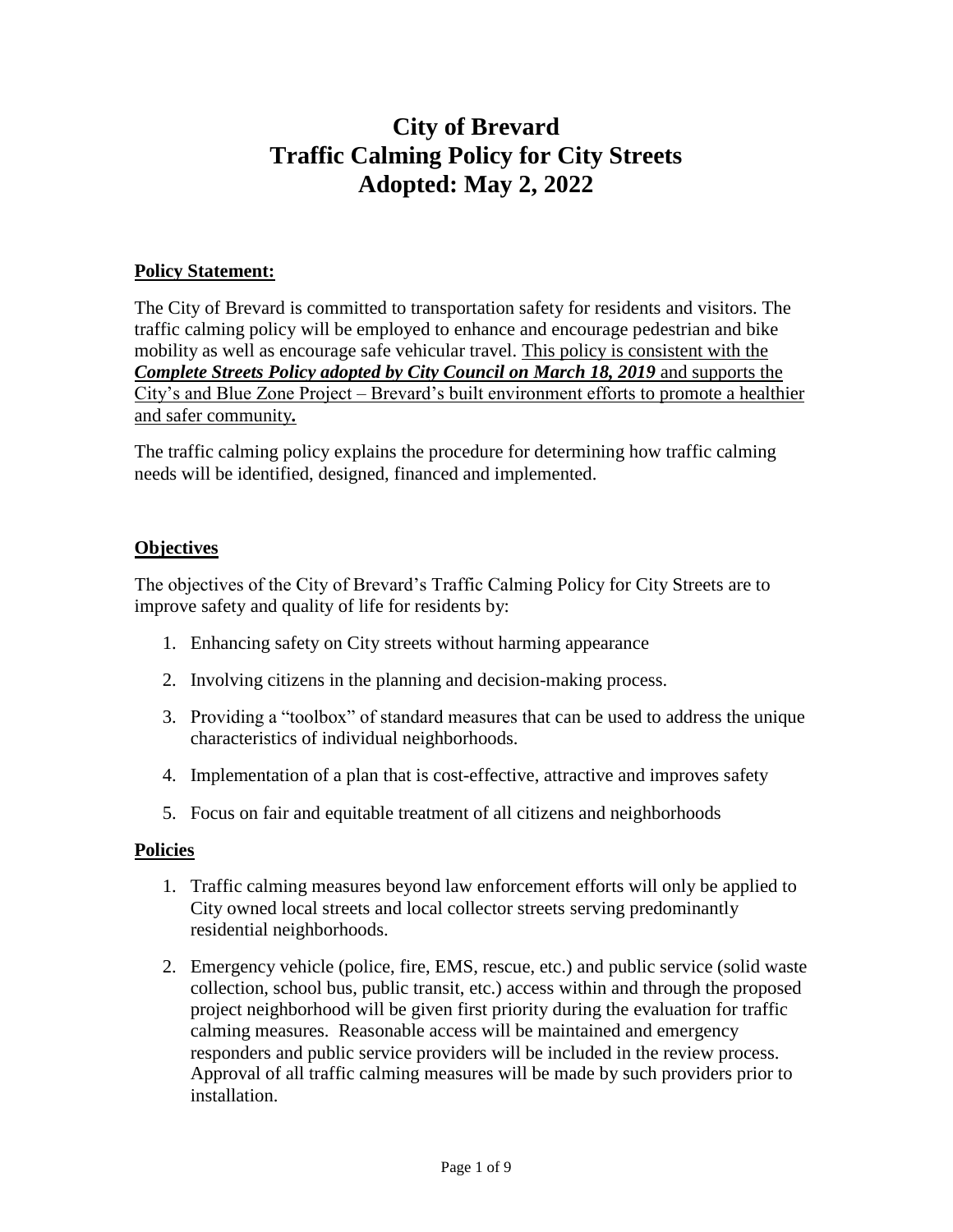- 3. A "toolbox" of standard traffic calming measures will be used to select appropriate measures for each individual project. It is recognized that each project is unique in its needs and requirements and will be studied individually to determine the most appropriate measure(s) for the location.
- 4. Requests for neighborhood traffic calming projects may be initiated by citizens living in the proposed project area or City Council or City staff. Citizen participation from initial request to project design, to final installation and evaluation is essential to project success.
- 5. Neighborhood groups may be required to pay for removal of traffic calming measures if removal is requested.
- 6. The City of Brevard will seek mutual solutions with NCDOT when traffic calming requests include or affect state roads.
- 7. The City of Brevard does not install "STOP" or "Children at Play" signs as traffic calming measures. "STOP" signs are used to improve traffic safety and control at intersections.

#### **Process**

The following process is designed to provide for receipt, evaluation, initiation and follow up of traffic calming requests. The steps outlined below are to be used as a guideline and may be deviated from if deemed appropriate by the City Manager.

### **Step 1 – Request for Initial Review**

Stakeholders, City Council members or City staff concerned with traffic hazards should first direct their concerns to the City Manager. The City Manager will receive and review their concerns. If the City Manager deems the request appropriate, he/she will forward the matter to the Public Safety Committee (PSC). The PSC has representation from: the following departments:

- City Council
- Fire
- Police
- City Manager's Office
- (Note: The PSC may invite other department heads or experts to give input on this issue such as Public Works, Finance, Planning, traffic engineers, NCDOT representatives, etc.)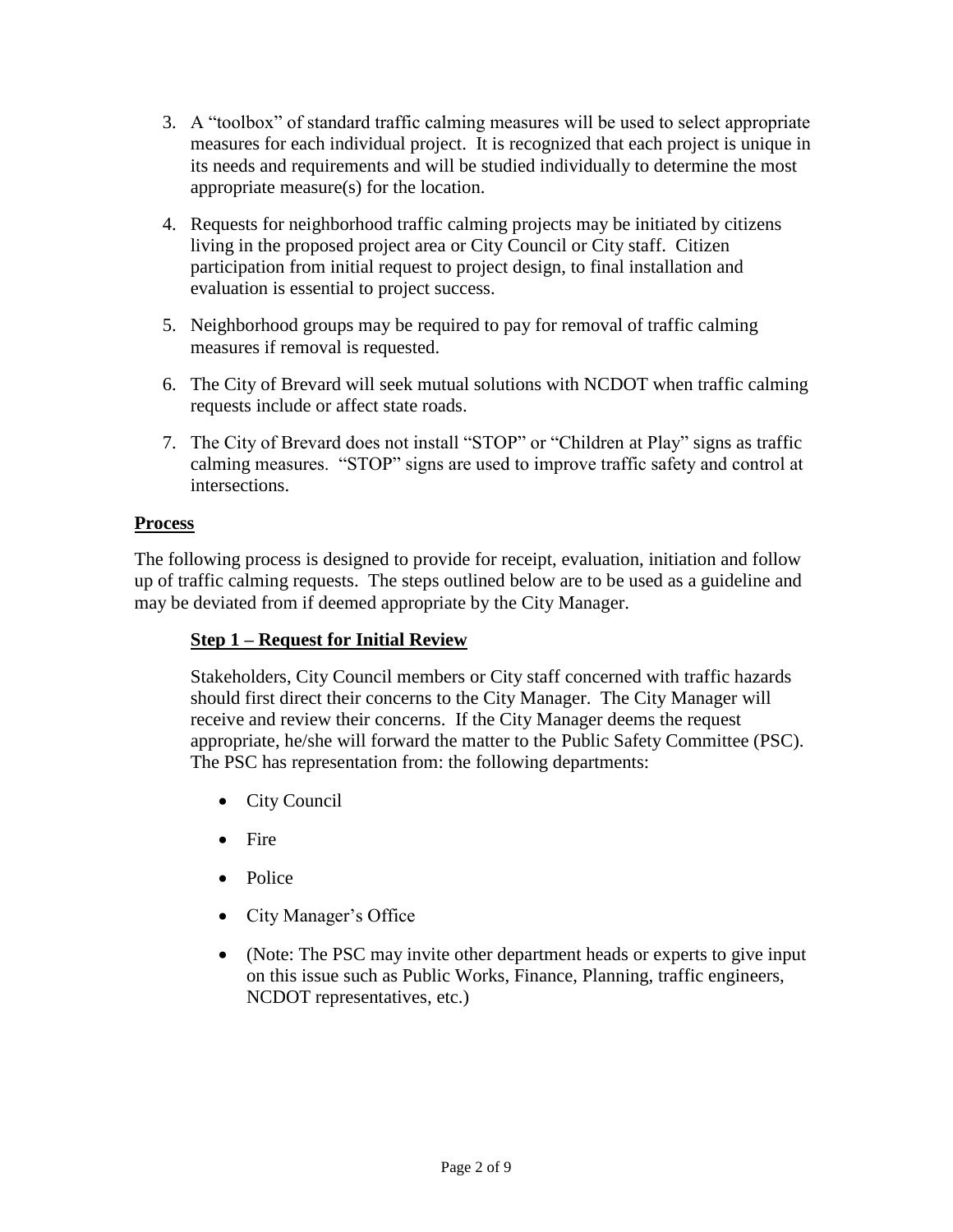The PSC may make the following recommendations:

- Gather additional information such as accident and speeding complaints data, input from neighbors in the affected area, traffic pattern changes, etc.
- Site survey for potential corrective action without the need for traffic calming
- Educational measures such as neighborhood meetings, flyer distribution, meetings with neighborhood leaders or members, etc.
- Analysis of concerns and data for potential traffic calming

The PSC will inform the City Manager of their recommendations for next steps, including, but not limited to:

- Further analysis through a traffic study, gathering additional information, organizing additional educational meetings with the neighborhood, etc.
- Implementation of non-physical traffic calming to analyze improvement
- Recommendation of physical traffic calming tools with estimated cost
- Recommendation of "No Action"

#### **Request for Further Analysis**

If based on the report from the PSC the City Manager agrees to seek further analysis, the following steps will be considered:

- Proof of at least 50% stakeholder support for the affected area by signing a petition (See Attachment "A")
	- o Each residential dwelling is allowed one vote as a "stakeholder" as defined by this policy
	- o "Affected Area" is defined as those properties along streets expected to receive traffic calming measures, those streets whose access is substantially dependent upon the streets to be calmed, and any streets expected to receive significant increases in traffic volume resulting from the traffic calming installation.
	- o The PSC will be responsible for determining the affected area.
	- o The request must also be supported by the neighborhood Homeowners Association if one exists
- The PSC will collect a minimum data set to initially review the request. Although there are no absolute minimum criteria established for traffic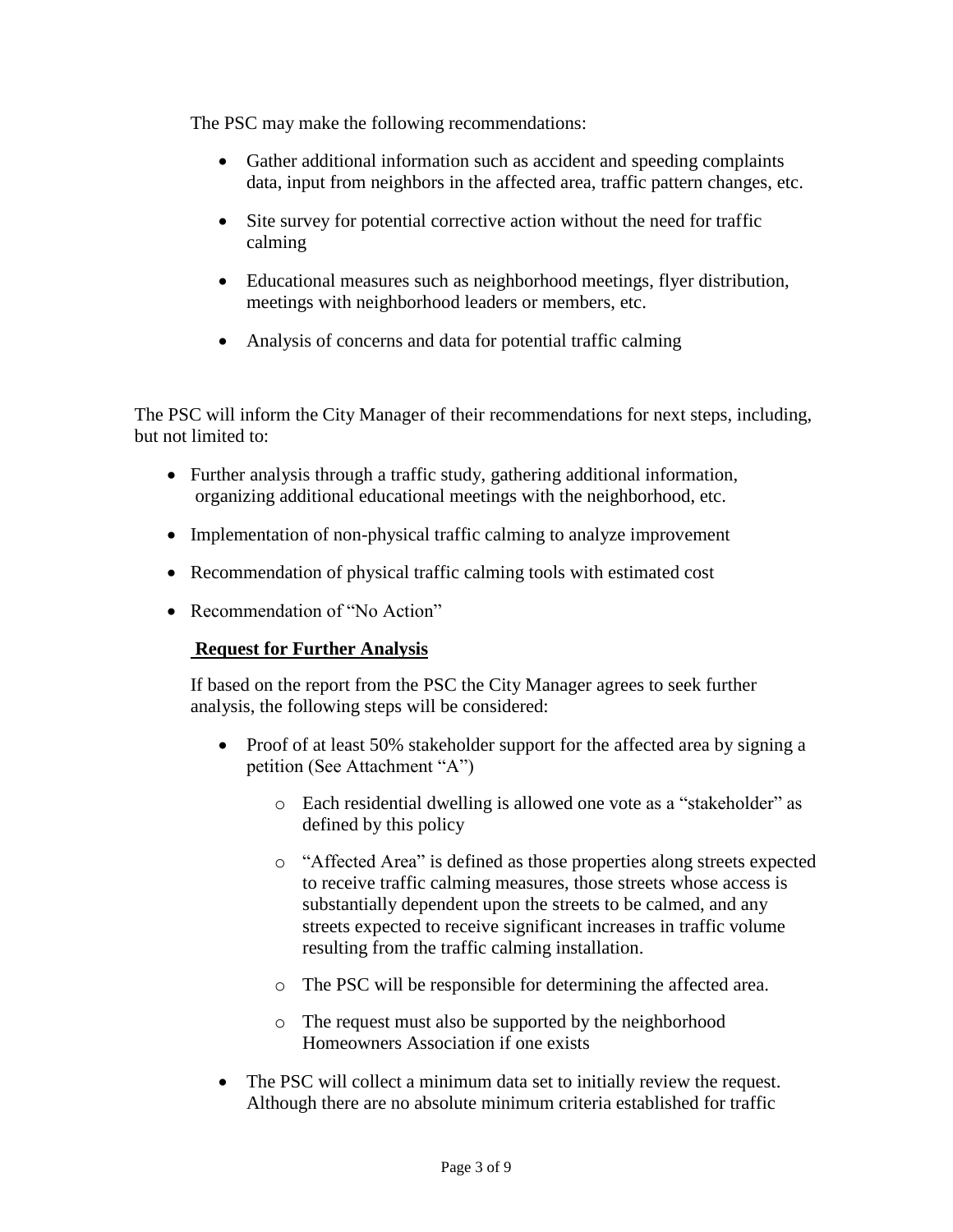calming measures, the following guidelines will be used to evaluate the area:

- o Daily traffic volume including daily total and peak hours as compared to other streets.
- o Length of street (Street length affects success of certain traffic calming efforts.)
- o Traffic calming measures will not be installed on streets with grades greater than 8%.
- o Traffic calming measures will not be installed on streets where the vertical or horizontal roadway alignment would result in inadequate stopping sight distance for motorists encountering traffic calming measures.
- o Traffic calming measures will be considered for all Brevard streets, but traffic calming on state roads require NCDOT approval and assistance.

If the above guidelines do not justify physical traffic calming measures, the City Manager will notify the petitioners that their request has been denied. If the guidelines are met, the PSC will proceed with the collection of additional data for analysis. The following data will typically be collected:

- Vehicular volume (daily and peak hour)
- Speed data  $(85<sup>th</sup>$  percentile, median and average)
- Crash history
- Street characteristics (length, grade, alignment, etc.)
- Emergency and public transit routes
- Pedestrian and biking activity
- Presence of parks, playgrounds, sports facilities, bike/hike trails, schools, shopping areas, special event venues, or any location that tends to have periodic gatherings of people where traffic characteristics change.
- Recent changes that may have contributed to increased speeds, increased traffic, or other noticeable changes affecting safety.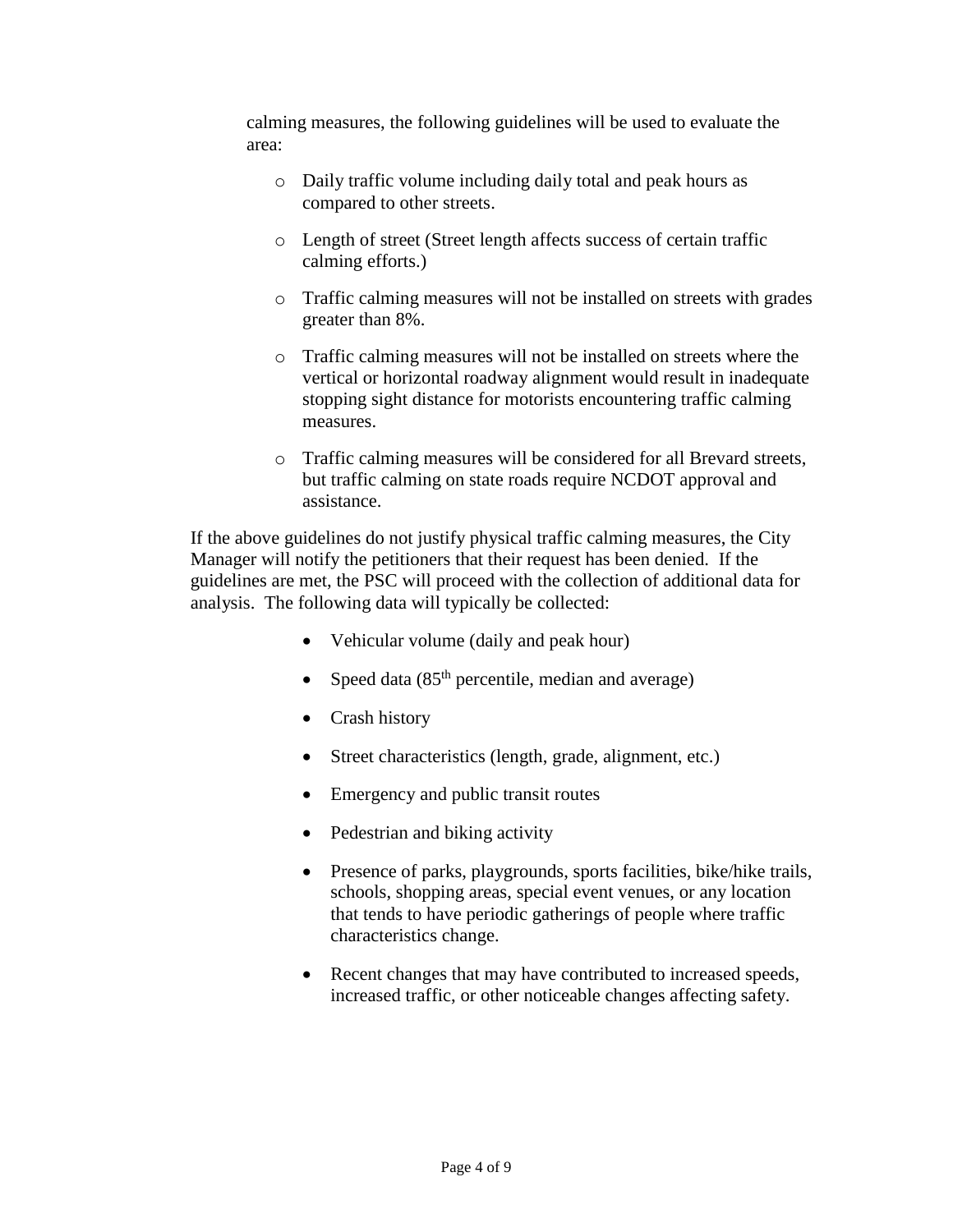#### **Step 3 – Prioritization**

All traffic calming projects will be ranked based on the criteria listed below. This ranking will allow the City to prioritize projects based on budget availability and compatibility with other transportation projects.

| <b>CRITERIA</b>                          | <b>BASIS FOR CONSIDERATION</b>                                                                                                                                                                                                                                                                        |  |  |
|------------------------------------------|-------------------------------------------------------------------------------------------------------------------------------------------------------------------------------------------------------------------------------------------------------------------------------------------------------|--|--|
| Speed                                    | Consideration increases for every one mph of the 85 <sup>th</sup><br>percentile speed that exceeds the posted speed limit<br>(example: posted speed limit = $35$ mph; $85th$ percentile<br>speed = 38 mph; Three mph above posted $limit = speeding$<br>concern                                       |  |  |
| Pedestrian and<br><b>Biking Activity</b> | Consideration increases for each school, church, bus stop,<br>public park, playground, community center, senior center,<br>shopping area, bike/hike trail crossing, etc. that is likely to<br>generate or has been observed to generate a significant<br>number of pedestrians and bikes in the area. |  |  |
| <b>Crash History</b>                     | Consideration increases for every reported crash occurring<br>within the project area during the last 5 years that is<br>deemed correctible by traffic calming measures.                                                                                                                              |  |  |
| Volume                                   | Consideration increase with higher vehicular volume                                                                                                                                                                                                                                                   |  |  |
| <b>Sidewalks</b>                         | Concern increases if there is no continuous sidewalk on at<br>least one side of the street.                                                                                                                                                                                                           |  |  |

### **Step 4 – Neighborhood Stakeholder Meeting**

The City will conduct a neighborhood stakeholder meeting for residents and businesses in the affected area. The meeting will be designed to be highly interactive and will encourage participants to express their opinions and to understand the opinions of others. The purpose of the meeting will be to:

- Educate stakeholders about traffic calming, available traffic calming measures in the "toolbox" and the process;
- Review the traffic data collected and discuss the specific issues relating to their neighborhood;
- Discuss measures that may be appropriate for the affected area;
- Establish an initial timetable for the development of a Conceptual Plan to address traffic issues in the affected area.
- Highlight the future steps in the Traffic Calming process with an emphasis on obtaining support from stakeholders in Step 7.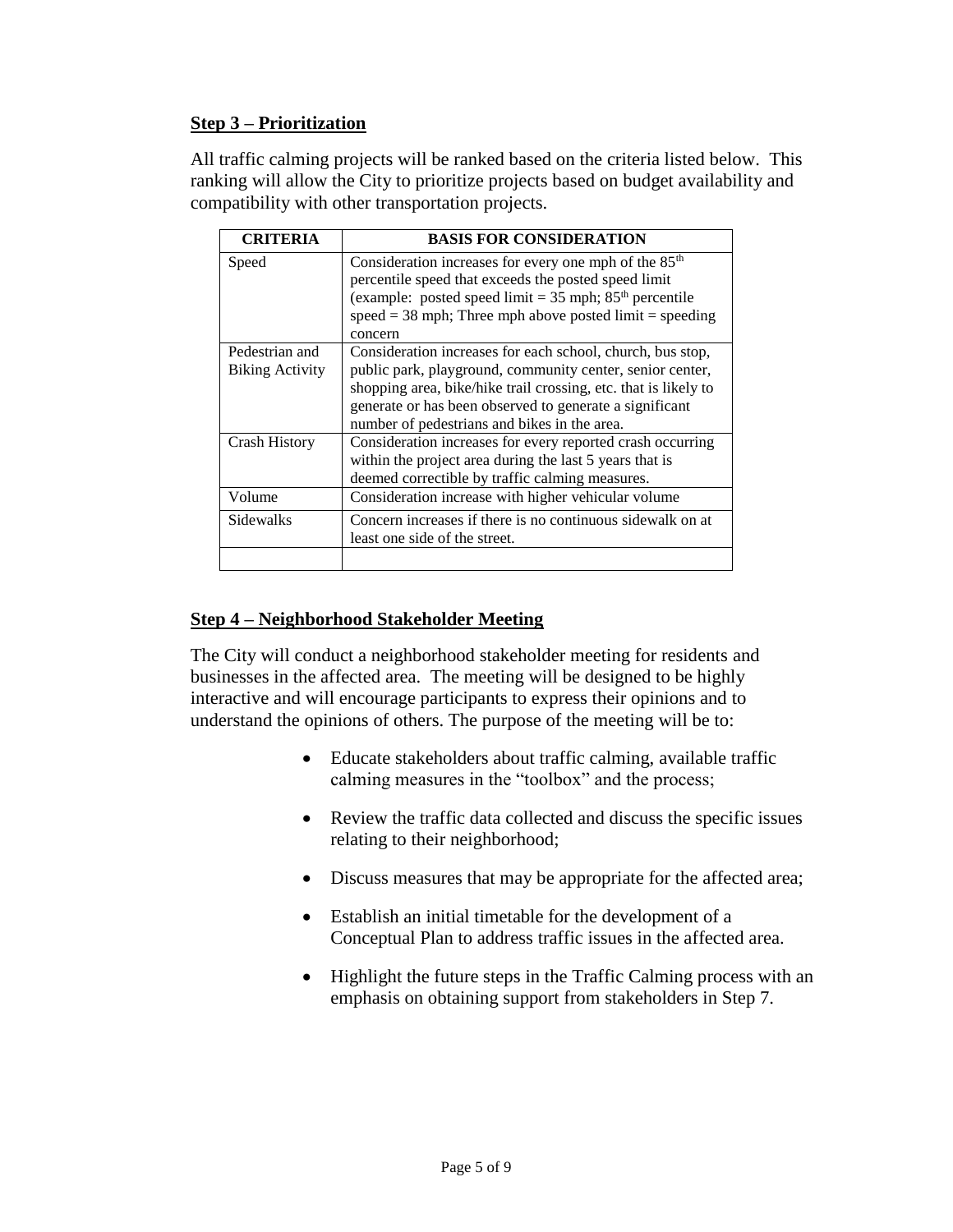#### **Step 5 – Conceptual Plan Development**

The City will, in consultation with a qualified traffic engineer, create a conceptual plan for the affected area that takes into consideration the concerns and recommendations of the stakeholders. A final report consisting of the conceptual plan and any comments from these reviews will be produced.

#### **Step 6 – Report to Neighborhood Stakeholders**

The City will conduct a public meeting with the affected area to review the conceptual plan and comments. Approximate project costs and installation schedule will also be presented. The City will discuss the timeline for financing and completion of the project. Participants will be asked to provide comments and help refine the recommended design. The City may refine the design as needed to address comments received at this meeting.

#### **Step 7 – Stakeholder Support**

A final public meeting will be held with the affected area to present the final traffic calming plan. A final budget and schedule for implementation will be presented at this time. Stakeholders in the affected area will be polled by ballot for support or non-support through a form (Attachment #B) for the final project. Approval of the plan will require that 70% of the stakeholders in the affected area support the plan. Only one ballot will be allowed per stakeholder. The City will determine the best method of distributing and ensuring that all stakeholders in the affected area receive a ballot. After reasonable efforts have been made, non-responsive stakeholders will be considered as "no" votes. At the Committee's discretion, unoccupied or abandoned properties may be eliminated from the polling process. Upon verification of the submitted ballots and appropriate support of the plan, the City Council will consider final approval and implementation of the project.

**Definition of Stakeholder: The person who is billed monthly for City of Brevard Utilities/service and/or the registered property owner.** Each residential or business structure may only have a single vote. Residents of multi-housing complexes who meet the criteria listed in the first sentence receive one vote per residential unit.

#### **Step 8 – Final Approval, Funding, and Installation of Measures**

Final approval of a proposed neighborhood traffic calming measure shall be issued by the PSC and forwarded to the City Council agenda. City Council may choose to approve the neighborhood traffic calming measure through the adoption of a resolution amending the *City of Brevard Traffic Schedule*. **(Traffic calming measures that must be approved by NCDOT will be approved by NCDOT prior to PSC and City Council approval.)**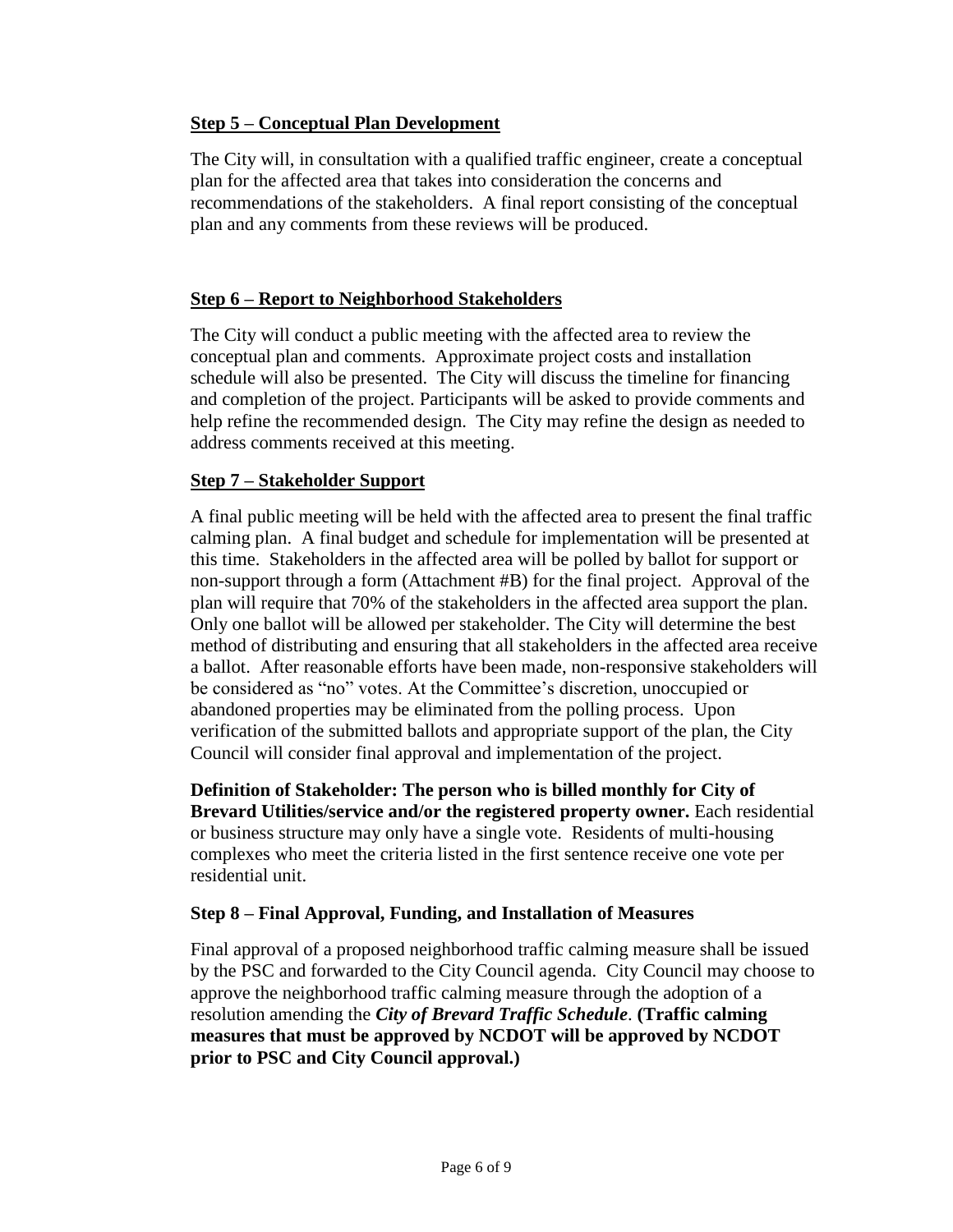Traffic calming measures will be installed in the order in which they have been approved by the City, and in the order in which they become fully funded. The City will establish a special project budget for approved traffic calming measures.

#### **Step 9 – Removal of Measures**

In order to give the installed measures adequate time to cause a change in driver behavior, the measures will not be removed for two (2) years. After the measures have been in place for two (2) years, stakeholders in the area may petition the City to remove or significantly modify the measures. The petition process will require 70% of the stakeholders in the originally defined "affected area" to approve the requested action. Upon receipt of a valid petition and with approval of the City Council, traffic data will be collected and analyzed to determine any change in speed or volume in the project area from the original collected data. A report on all collected data will be provided to the stakeholders. If initial objectives of the project have not been achieved, the City and stakeholders may then consider alternative solutions or removal. Prior to final action, the City will hold a public meeting to receive comments. Petitioners may be required to pay for up to 100% of removal costs. *(The City reserves the right to remove or modify any or all measures within the project area before the end of two (2) years if it is deemed necessary due to public health or safety reasons.)*

### **Appeals**

Any citizen who feels that a decision regarding a traffic calming measure was made in error may appeal such decision in writing to Brevard City Council.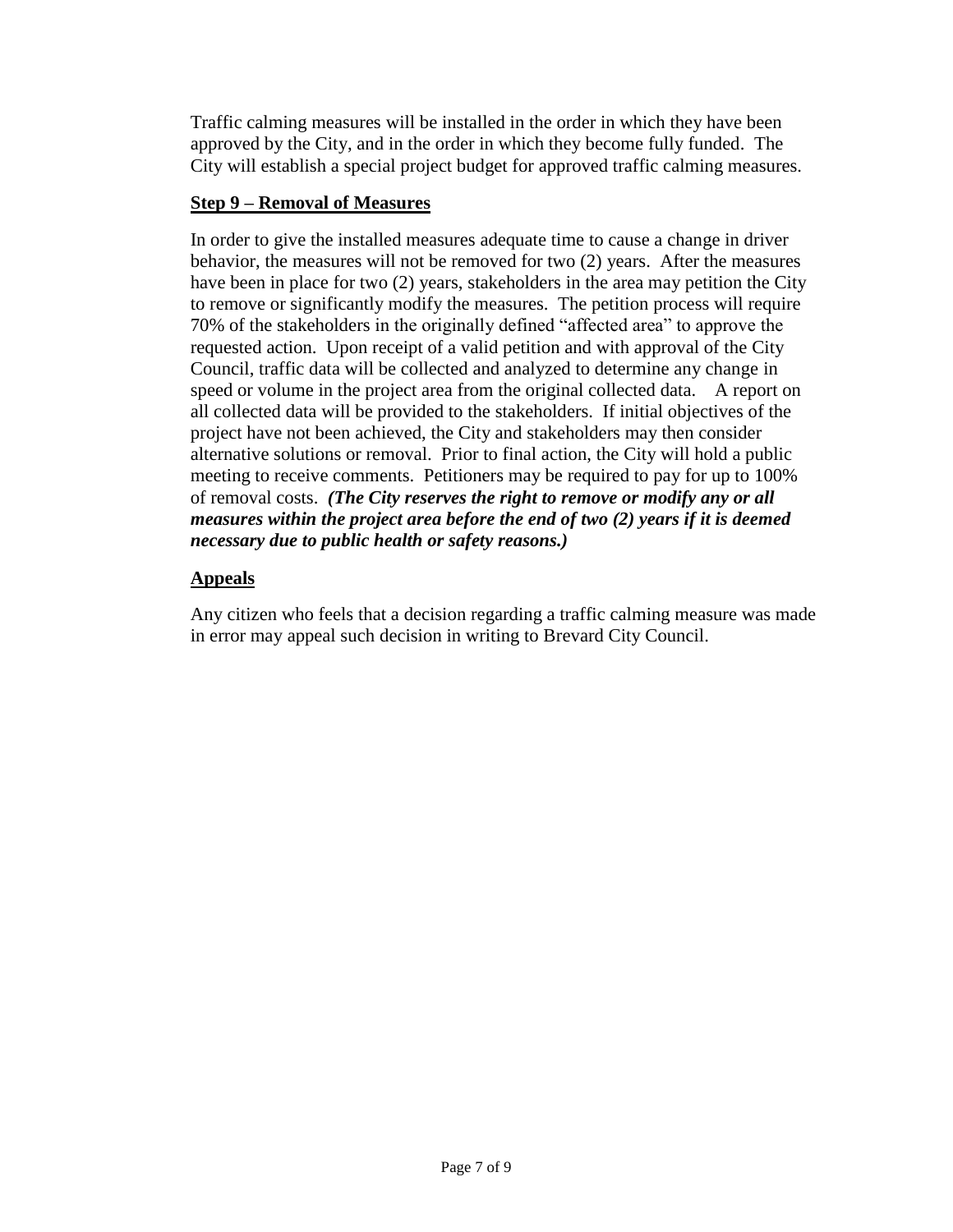Attachment "A"

# **City of Brevard**

# **Petition: Request for Traffic Calming**

We, the residents and businesses of  $\overline{\phantom{a}}$ request the City of Brevard to review the possible installation of traffic calming measures in our neighborhood, in accordance with City policy, because of the following concerns:

| Date | <b>Printed Name</b> | Address | Phone # | Signature |  |  |
|------|---------------------|---------|---------|-----------|--|--|
|      |                     |         |         |           |  |  |
|      |                     |         |         |           |  |  |
|      |                     |         |         |           |  |  |
|      |                     |         |         |           |  |  |
|      |                     |         |         |           |  |  |
|      |                     |         |         |           |  |  |
|      |                     |         |         |           |  |  |
|      |                     |         |         |           |  |  |
|      |                     |         |         |           |  |  |
|      |                     |         |         |           |  |  |

Resident requesting review Address Phone #

\_\_\_\_\_\_\_\_\_\_\_\_\_\_\_\_\_\_\_\_\_\_\_ \_\_\_\_\_\_\_\_\_\_\_\_\_\_\_\_\_\_\_\_\_\_ \_\_\_\_\_\_\_\_\_\_\_\_\_\_\_\_\_\_\_